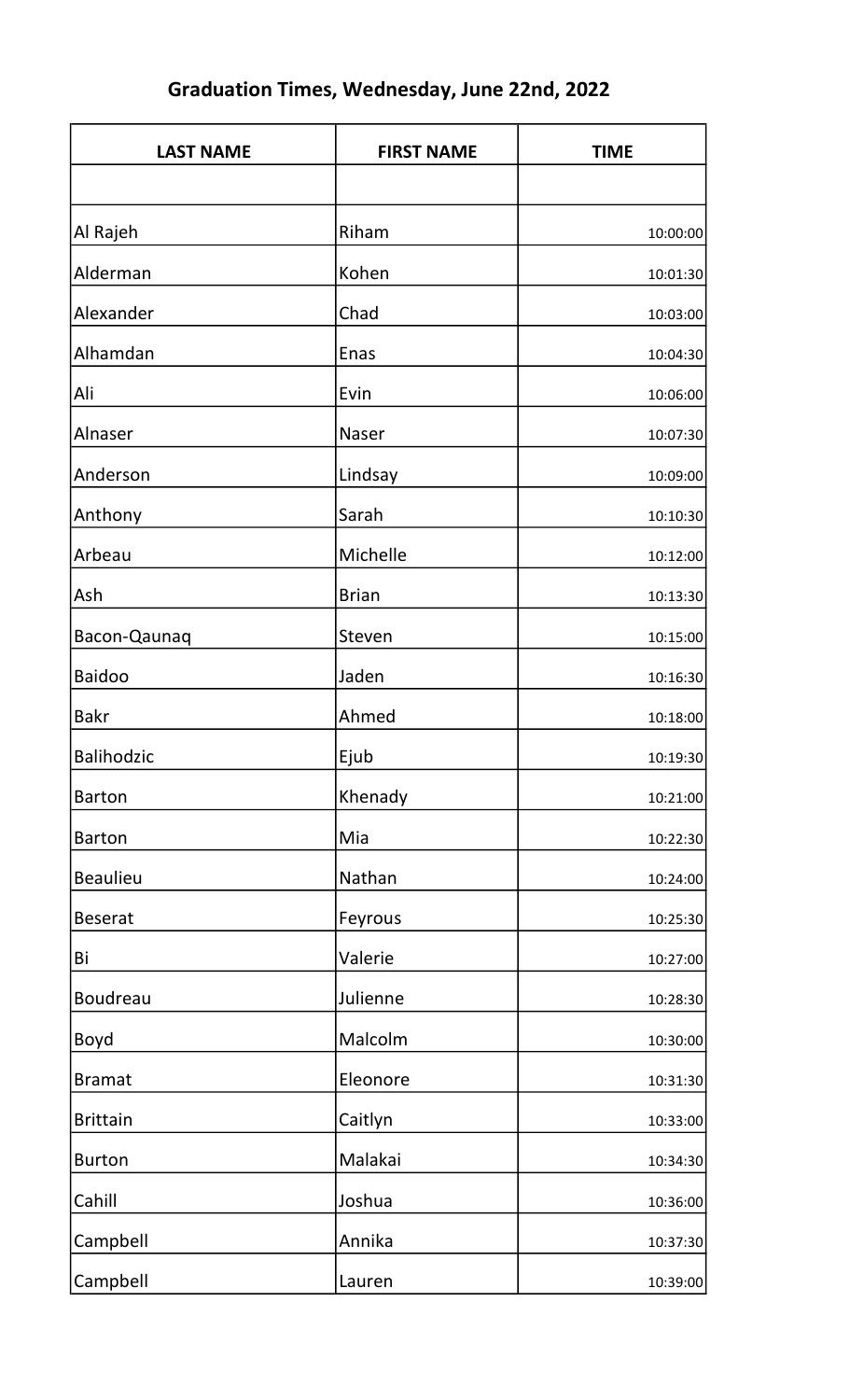| Campbell      | Rowan             | 10:40:30 |
|---------------|-------------------|----------|
| Carr          | Kate              | 10:42:00 |
| Case          | Reese             | 10:43:30 |
| Chau          | Tai               | 10:45:00 |
| Chowdhury     | Muttaquin         | 10:46:30 |
| Clark         | <b>Bailey</b>     | 10:48:00 |
| Cleveland     | Evan              | 10:49:30 |
| Clifford      | Abigail           | 10:51:00 |
| Cobham        | Samantha          | 10:52:30 |
| Colas         | Keziah            | 10:54:00 |
| Coleman       | Nathan            | 10:55:30 |
| Connors       | <b>Bailey</b>     | 10:57:00 |
| Cooke         | William           | 10:58:30 |
| Curtis        | Amber             | 11:00:00 |
| Daramola      | Joanna            | 11:01:30 |
| Despont       | Vincent           | 11:03:00 |
| Dolor         | Gillian Alexandra | 11:04:30 |
| Dong          | Ziyu              | 11:06:00 |
| Doucette      | Dryden            | 11:07:30 |
| Durant        | Hope              | 11:09:00 |
| Durning       | Tyler             | 11:10:30 |
| <b>Dysart</b> | Lauren            | 11:12:00 |
| Ebbett        | Tori              | 11:13:30 |
| Edison        | Kyle              | 11:15:00 |
| English       | Norah             | 11:16:30 |
| Eruokwu       | Sophie            | 11:18:00 |
| Estabrooks    | Rochelle          | 11:19:30 |
| Fairbrother   | Aiden             | 11:21:00 |
| Fawkes        | Aidan             | 11:22:30 |
| Ferris        | William           | 11:24:00 |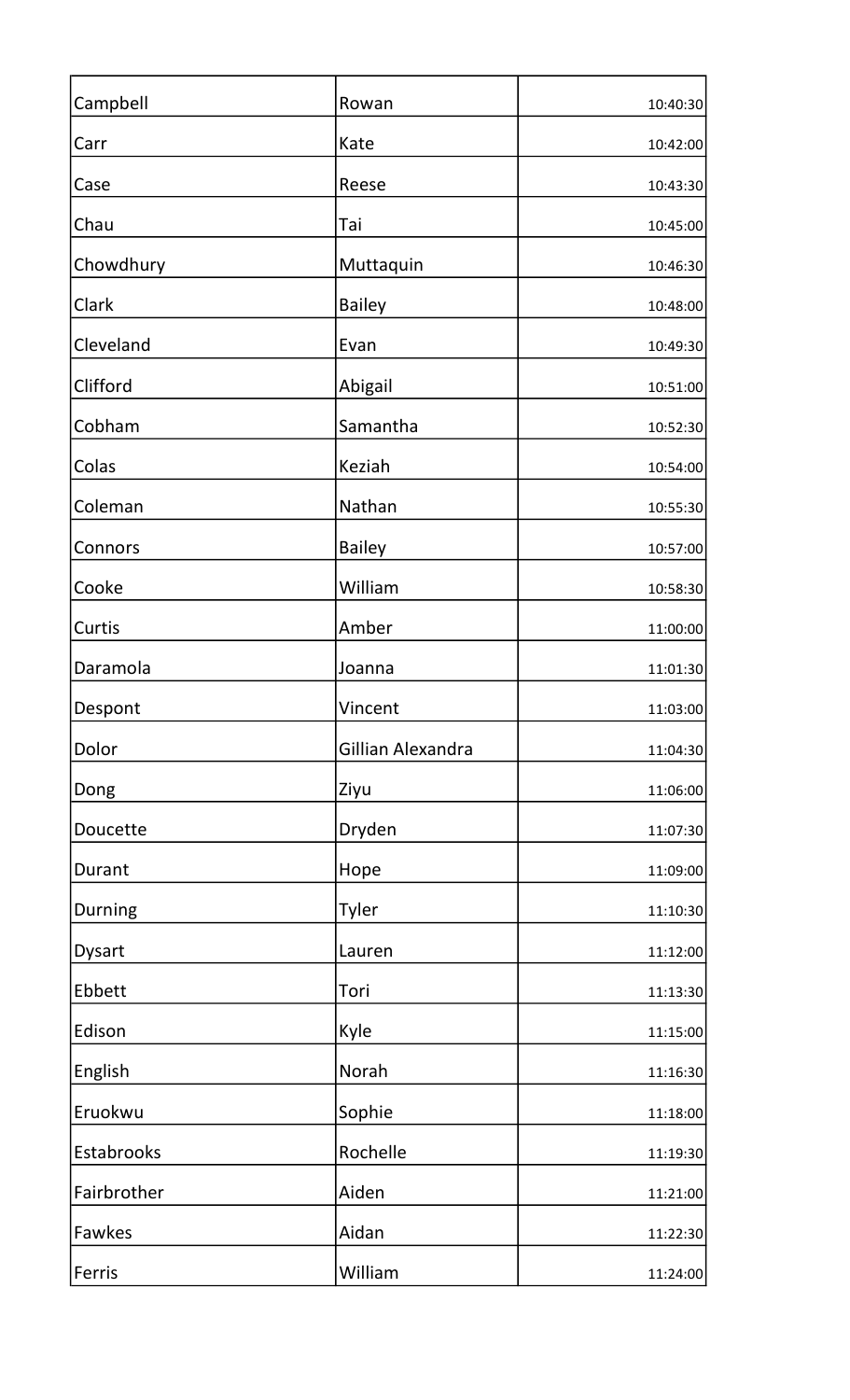| Firincioglu    | Aziz          | 11:25:30 |
|----------------|---------------|----------|
| <b>Flowers</b> | Madelynn      | 11:27:00 |
| Fogan          | Lillian       | 11:28:30 |
| <b>Folkins</b> | Jane          | 11:30:00 |
| Gagnon         | Celia         | 11:31:30 |
| Galay          | Emily         | 11:33:00 |
| Galbraith      | Ryan          | 11:34:30 |
| Gartley        | Hunter        | 11:36:00 |
| Gaudet         | Joshuah       | 11:37:30 |
| Gauthier       | Patrick       | 11:39:00 |
| Gillis         | Anna          | 11:40:30 |
| Gillis         | Em            | 11:42:00 |
| Godreau        | Dominick      | 11:43:30 |
| Gomke          | Katlin        | 11:45:00 |
| Goucher        | Ryan          | 11:46:30 |
| Gray           | Connor        | 11:48:00 |
| Gray           | Jonathan      | 11:49:30 |
| Grimmer        | Rayna         | 11:51:00 |
| Guler          | Berdan        | 11:52:30 |
| Hallihan       | Ethan         | 11:54:00 |
| Hannberg       | Anja Isabelle | 11:55:30 |
| <b>Harris</b>  | Nathaniel     | 11:57:00 |
| Harvey         | Keynan        | 11:58:30 |
| Hebert         | Mariah        | 12:00:00 |
| Helal          | Saifelden     | 12:01:30 |
| Henderson      | Kallista      | 12:03:00 |
| <b>Hicks</b>   | Chloe         | 12:04:30 |
| <b>Higgins</b> | Alexander     | 12:06:00 |
| Holder         | Margaret      | 12:07:30 |
| Hubbard        | Scott         | 12:09:00 |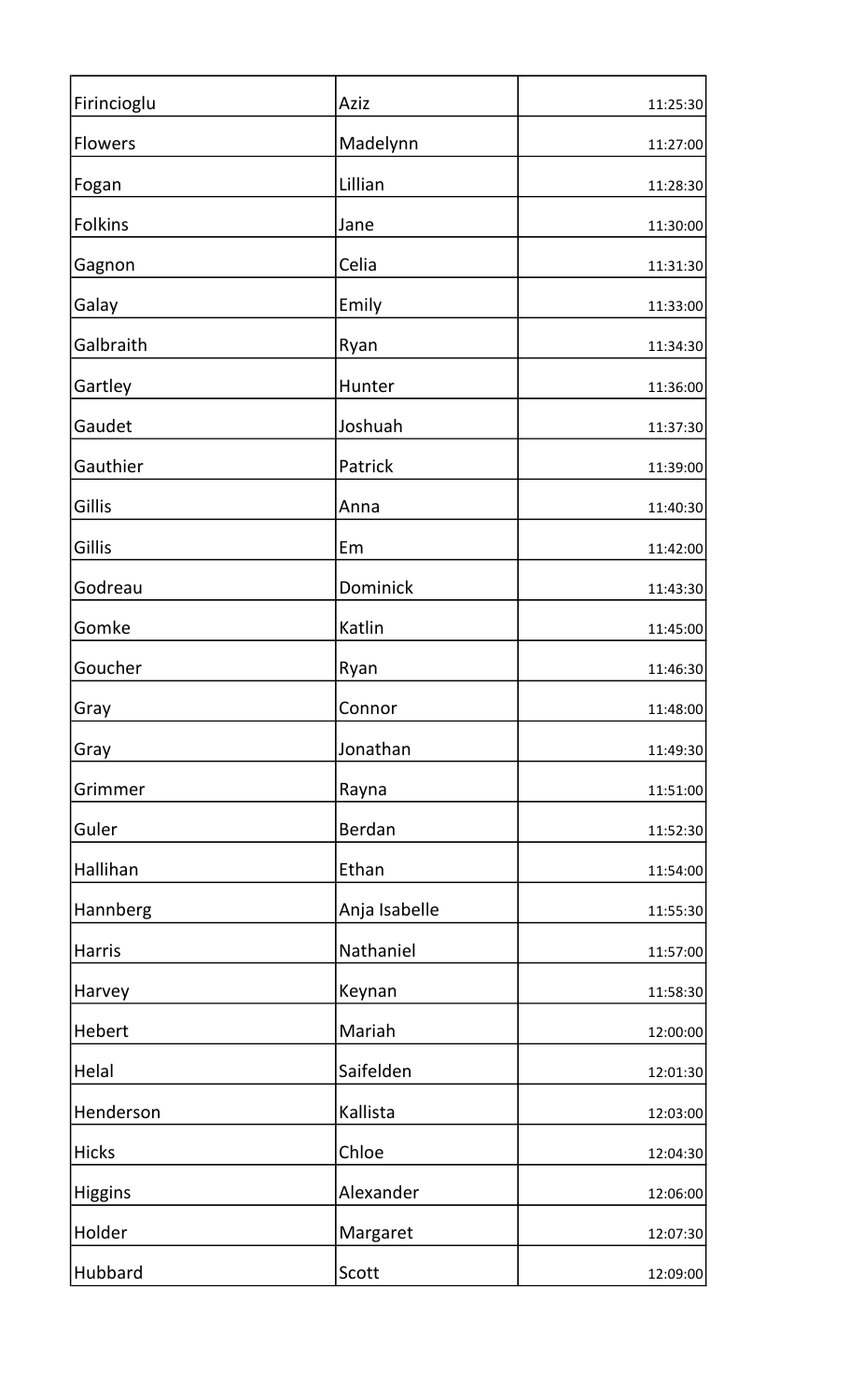| Ingraham             | Colin              | 12:10:30 |
|----------------------|--------------------|----------|
| Irving               | Mya                | 12:12:00 |
| Jeffrey              | James              | 12:13:30 |
| <b>Kearney Gogan</b> | Kathryn            | 12:15:00 |
| <b>Keating</b>       | Kylee-Lyn          | 12:16:30 |
| Keays                | Celina             | 12:18:00 |
| Kennedy              | Brooklyn           | 12:19:30 |
| Kim                  | Yoonhyok           | 12:21:00 |
| Kotsabasakis         | Tony               | 12:22:30 |
| Landry               | Samarah            | 12:24:00 |
| Lane                 | Nathan             | 12:25:30 |
| Langille             | Marissa            | 12:27:00 |
|                      | <b>LUNCH Break</b> |          |
| Laskey               | Leyah              | 1:00:00  |
| Lee                  | Joon               | 1:01:30  |
| Leslie               | Colin              | 1:03:00  |
| Leslie               | Mariah             | 1:04:30  |
| Levesque             | Rachel             | 1:06:00  |
| Liu                  | Xin                | 1:07:30  |
| Liu                  | Yukun              | 1:09:00  |
| Liu                  | Zongxin            | 1:10:30  |
| Lomax                | Grace              | 1:12:00  |
| Long                 | Gavin              | 1:13:30  |
| Lorberer             | Mark               | 1:15:00  |
| Lowe                 | Lauren             | 1:16:30  |
| Lui                  | Alexander          | 1:18:00  |
| Lunn                 | Jared              | 1:19:30  |
| MacDonald            | Mikey              | 1:21:00  |
| MacDonald            | Noah               | 1:22:30  |
| Macdougall           | Kaylub             | 1:24:00  |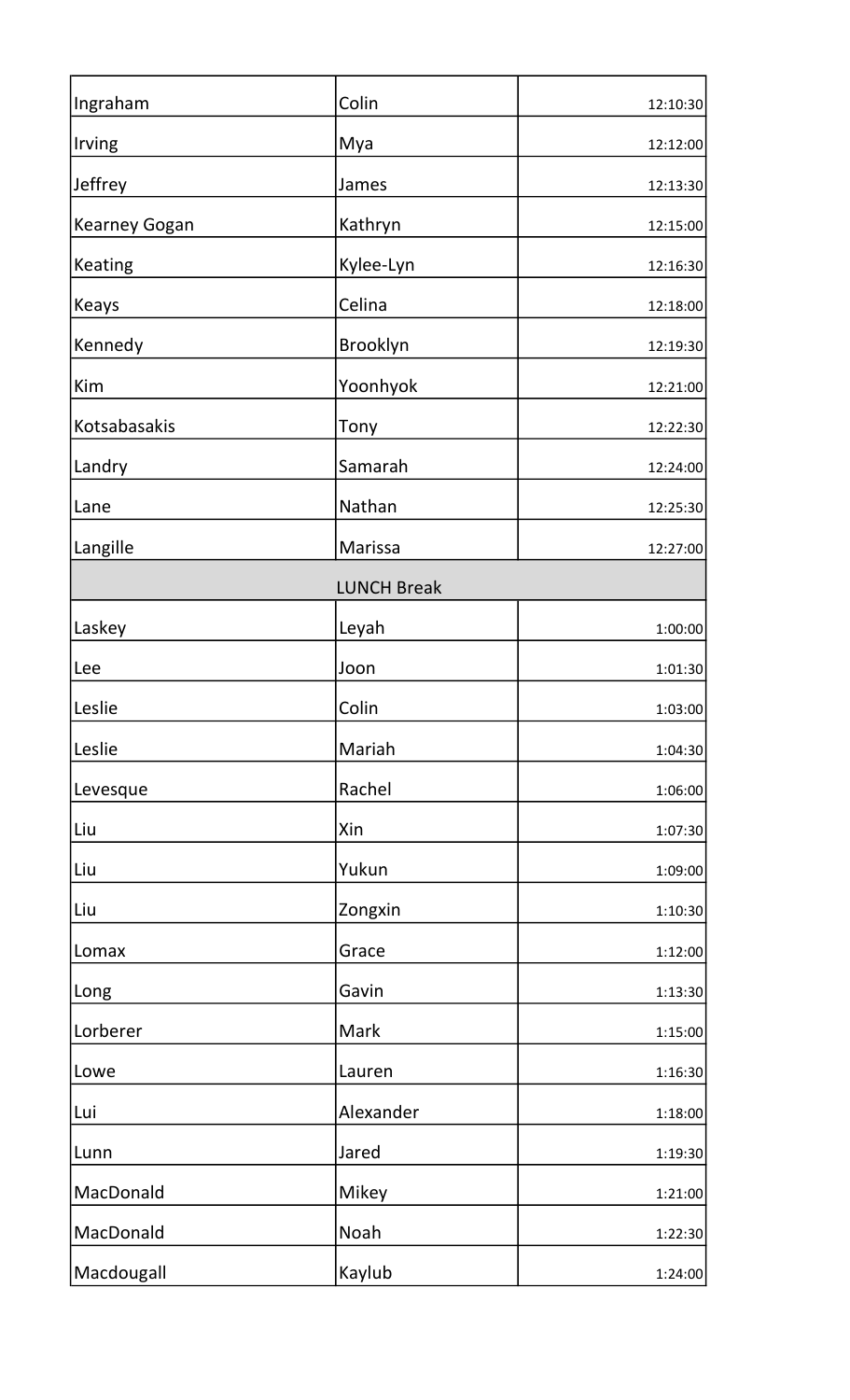| MacLeod-Fleming       | James                | 1:25:30 |
|-----------------------|----------------------|---------|
| Maguire               | Tyson                | 1:27:00 |
| Maravilla             | Angel                | 1:28:30 |
| Mazerolle             | Joseph               | 1:30:00 |
| McCaffrey             | Emma                 | 1:31:30 |
| McCavour              | Alyssa               | 1:33:00 |
| McConnachie           | Audrey               | 1:34:30 |
| <b>McDade</b>         | Peter                | 1:36:00 |
| McHugh                | Lillie               | 1:37:30 |
| McIntyre              | Ayden                | 1:39:00 |
| McIntyre              | Grant                | 1:40:30 |
| McIntyre              | Jackson              | 1:42:00 |
| McMaster              | Kate                 | 1:43:30 |
| Melanson              | Jesse                | 1:45:00 |
| Metwally              | <b>Mahmoud Fathy</b> | 1:46:30 |
| Miciano               | Klyde Dennis         | 1:48:00 |
| Milutin               | Isabel               | 1:49:30 |
| Mitchell              | Courtney             | 1:51:00 |
| Mitchell              | Tia                  | 1:52:30 |
| <b>Mohamed Mirwaq</b> | Saharo               | 1:54:00 |
| Mohammad              | Marah                | 1:55:30 |
| Morehouse             | Lillian              | 1:57:00 |
| Morrison              | <b>Brandon</b>       | 1:58:30 |
| <b>Moss</b>           | <b>Brooke</b>        | 2:00:00 |
| <b>Muise</b>          | Aidan                | 2:01:30 |
| <b>Nesbitt</b>        | Chelsey              | 2:03:00 |
| Nguyen                | Phuc                 | 2:04:30 |
| Nordstrom             | Erin                 | 2:06:00 |
| Ogden                 | Lauryn               | 2:07:30 |
| Okabayashi            | Kohei                | 2:09:00 |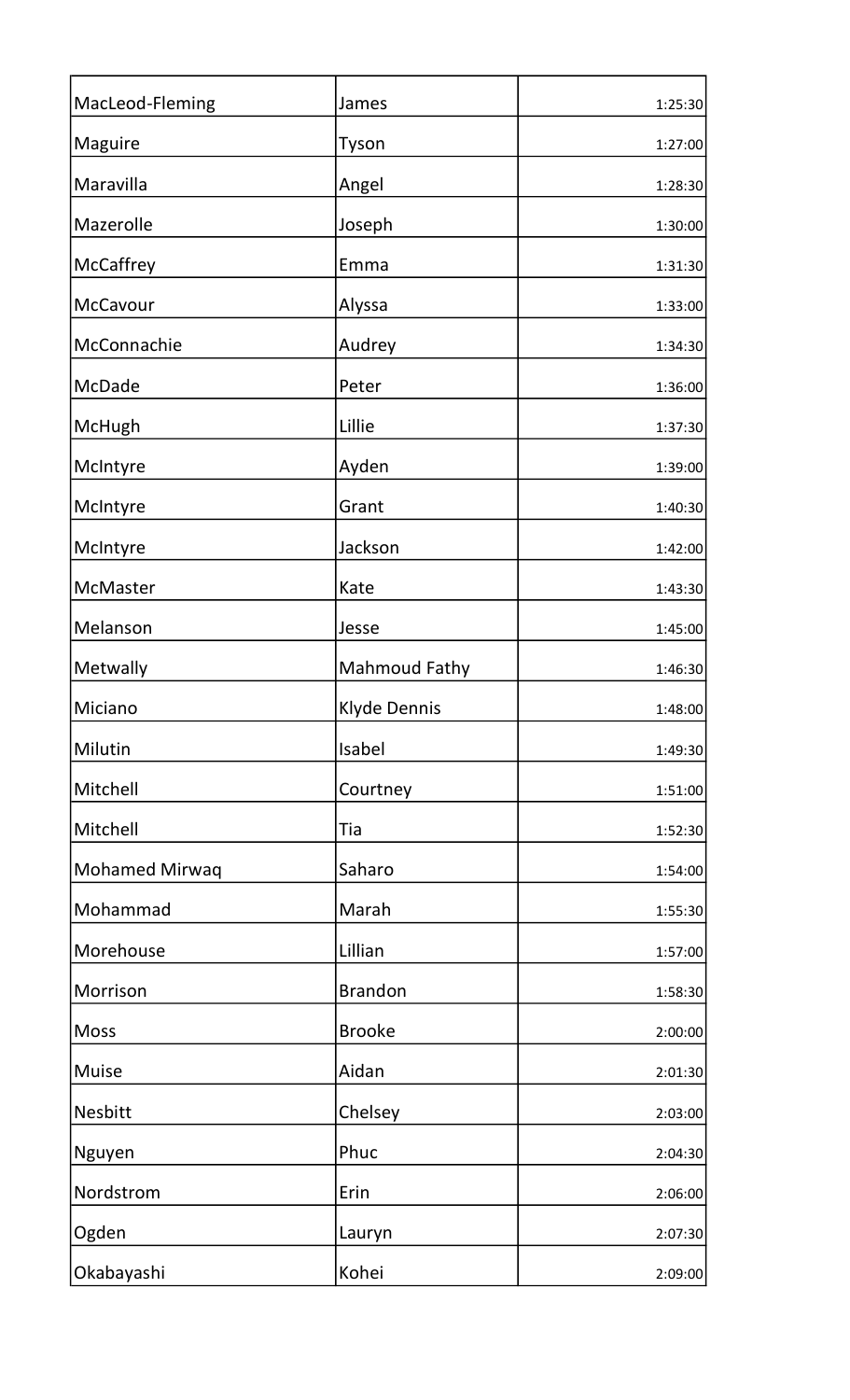| O'Rourke      | Erin          | 2:10:30 |
|---------------|---------------|---------|
| O'Toole       | Jada          | 2:12:00 |
| Paris         | Kayden        | 2:13:30 |
| Paterson      | Sarah         | 2:15:00 |
| Paul          | Andy          | 2:16:30 |
| Pestano       | Marco         | 2:18:00 |
| Pham          | An            | 2:19:30 |
| Pierce        | Cameron       | 2:21:00 |
| Power         | Olivia        | 2:22:30 |
| Prout         | Brooklyn      | 2:24:00 |
| Rankin        | William       | 2:25:30 |
| Remillard     | Justin        | 2:27:00 |
| Ren           | Haobo         | 2:28:30 |
| Richards      | <b>Taylor</b> | 2:30:00 |
| <b>Riedle</b> | Peter         | 2:31:30 |
| <b>Rizk</b>   | Lina          | 2:33:00 |
| Robinson      | Brayden       | 2:34:30 |
| Rogers        | Adriana       | 2:36:00 |
| Roman         | Alanna        | 2:37:30 |
| Saboo         | Charvi        | 2:39:00 |
| Savoie        | Olivia        | 2:40:30 |
| <b>Scarff</b> | Melayna       | 2:42:00 |
| Sehdev        | Sanveer       | 2:43:30 |
| Sharpe        | Alice         | 2:45:00 |
| Shaw          | Julia         | 2:46:30 |
| Shephard      | Ava           | 2:48:00 |
| Shuve         | Morgan        | 2:49:30 |
| Siddall       | Kevin         | 2:51:00 |
| Simpson       | Paige         | 2:52:30 |
| Smith         | Cameron       | 2:54:00 |